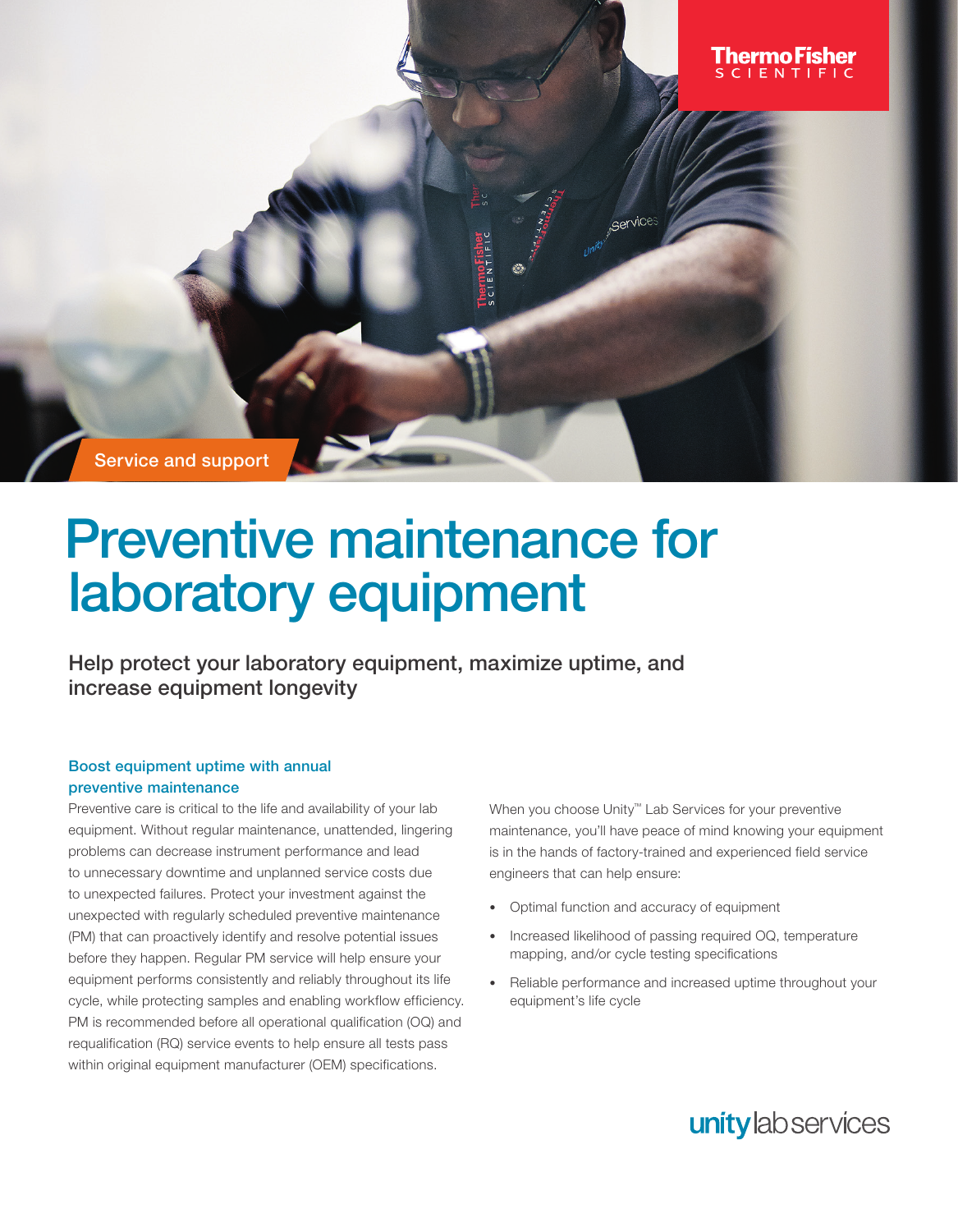# What's included in equipment preventive maintenance?

During your PM visit, our engineers will perform routine inspections and standard procedures to ensure equipment performance is at or near the same level achieved at installation. While instrument models and applications can vary, typical PM procedures include overall general inspection and cleanup, replacement of worn parts, general performance testing, tuning, and more. Here's what you can expect from PM services on your equipment:

# Centrifuges, cell washers, and vacuum concentrators



We offer a versatile catalog of separation equipment to establish greater efficiency, precision, and reliability to the workflow for each of your applications. Our wide array

of centrifuges and rotors can meet all your processing requirements and deliver outstanding performance that caters to your specific needs. Cell washers safely wash red blood cells to prepare them for further analysis by blood banks and clinical laboratories. Thermo Scientific<sup>™</sup> Savant<sup>™</sup> SpeedVac™ vacuum concentrators allow evaporation of concentrate and solvents through heat, centrifugation, and vacuum pressure, while ensuring sample integrity. Regular PM service will enable your equipment to perform predictably throughout its lifetime, ensuring sample protection and workflow efficiency. PM on a centrifuge, cell washer, or vacuum concentrator includes:\*

- Inspecting environment and general condition of equipment
- Ensuring the equipment is properly stabilized and safe for use
- Testing controls and setpoints for speed, temperature, runtime, and more
- Checking function of display and memory
- Inspecting vacuum solenoid, heater, thermal fuse, vacuum levels, oil levels, and function of vacuum pump (vacuum concentrators only)
- Inspecting voltage and electrical connections
- Checking compressor amperage and grounding resistance, if applicable
- Reviewing maintenance procedures with customer
- Reviewing past 12 months of technical data
- Applying recommended upgrades
- Recommending additional service as needed

# Constant-temperature incubators, ovens, and furnaces



Incubators and ovens are used to grow cell cultures, for heating or drying materials and samples, and in medical testing protocols. Furnaces are used in ashing applications,

gravimetric analysis, and heating materials to temperatures up to 1,700°C. Regular PM service will help ensure your equipment continues delivering stable temperatures and reliable safety features. PM on a microbiological incubator, oven, or furnace includes:\*

- Inspecting and cleaning equipment
- Checking function of keypad, controls, and service menu
- Checking gas supply, pressure, and fittings, if applicable
- Inspecting internal gas lines and solenoid, if applicable
- Inspecting mounting hardware if stacked
- Inspecting electrical connections
- Checking function of audible and visual alarms
- Replacing door gaskets, blower motor gaskets, the blower wheel, sensor gaskets, and the thermocouple, as needed
- Reviewing maintenance procedures with customer
- Applying recommended upgrades
- Recommending additional services or equipment, as needed

\* PM services may vary by equipment and model.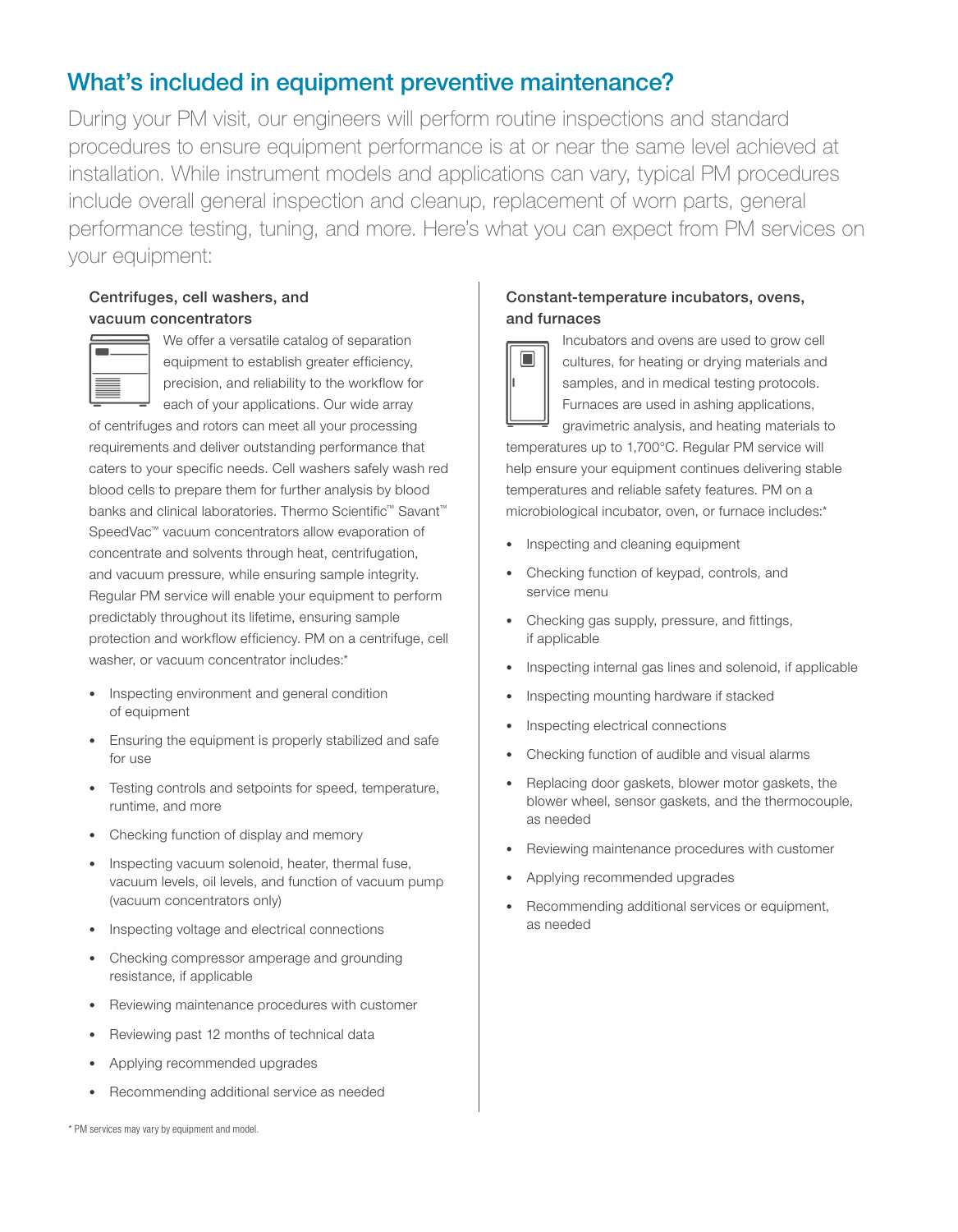## Controlled-environment CO₂ incubators and environmental chambers



CO<sub>2</sub> incubators are used to promote cell culture growth and are critical in applications that require precise modification of CO₂ levels and in reducing the risk of contamination. Environmental chambers protect samples during stability

and shelf life testing, as well as in biological research by offering a combination of controlled lighting, humidity, air pressure, and gas. Regular PM service will ensure your equipment performs consistently and reliably throughout its life cycle to protect your samples and enable workflow efficiency. PM on an environmental chamber or CO<sub>2</sub> incubator includes:\*

- Inspecting environment and general condition of equipment
- Inspecting main voltage and power cord
- Inspecting and cleaning outer unit, as needed
- Inspecting inner chamber and components
- Replacing filters as needed
- Checking function of keypad, controls, service menu, and alarms
- Inspecting and cleaning condenser and evaporator coils
- Reviewing all maintenance procedures
- Reviewing past 12 months of service bulletins
- Applying recommended upgrades
- Recommending additional service as needed

### Cold storage, refrigerators, and freezers



Cold storage equipment is used in a variety of applications, including the short-term and long-term storage of chemicals, pharmaceuticals, and delicate biological materials. Regular PM service will keep your equipment running like new year after year,

ensuring your system and its alarms are performing within acceptable tolerances to maintain the integrity of your most precious samples, like blood, plasma, stem cells, serums, and enzymes. PM on an ultra-low temperature freezer, cryogenic storage device, or high-performance refrigerator or freezer includes:\*

- Inspecting and cleaning equipment
- Checking function of keypad, controls, audible and visual alarms, and alarm relay contacts
- Inspecting remote monitoring recorder sensor, temperature sensor and probe, sensor bottle fluid levels, and guard
- Inspecting backup system supply line, connections, and temperature probe, as applicable
- Replacing alarm and backup system batteries
- Testing alarms and alarm contacts
- Inspecting liquid nitrogen  $(LN_2)$  fittings, connections, hosing, and tubing, and ensuring  $LN_{2}$  supply pressure is 22 psi on syphon tube tanks (exclusive to  $LN<sub>2</sub>$ cryogenic models and  $\mathsf{LN}_2$  backup systems)
- Reviewing maintenance procedures with customer
- Applying recommended upgrades
- Recommending additional services or accessories, as needed

\* PM services may vary by equipment and model.



PM is available for centrifuges, CO<sub>2</sub> incubators, environmental chambers, cold storage, biosafety cabinets, water purification systems, shakers, remote monitoring systems, and other laboratory equipment.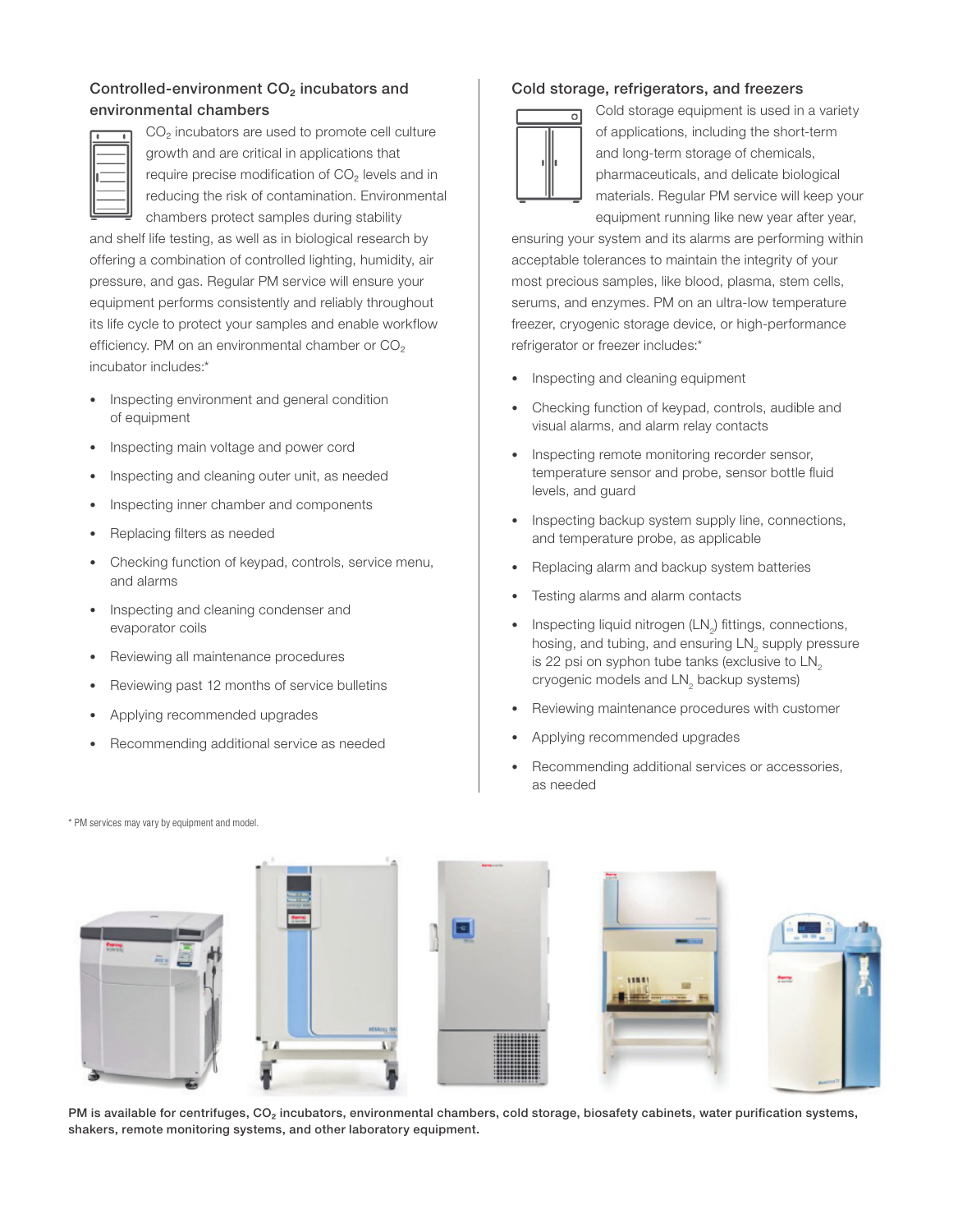#### Biosafety cabinets



Biosafety cabinets are required to meet safety compliance regulations to protect users, samples, and environments from potentially

hazardous material. Annual maintenance helps ensure your Class II biosafety cabinet maintains optimal performance and meets compliance requirements.

Unity Lab Services provides testing that fulfills applicable US and international standards. In North America, field certification is performed in accordance to NSF/ANSI 49 standards by accredited technicians. In Europe, verification of performance is provided according to EN 12469 safety standards.\* The maintenance and testing process includes the following procedures:\*\*

- Physical check and verification that the cabinet meets manufacturer's specifications
- Testing and resetting the airflow monitors and alarms
- Downflow velocity profile test
- Inflow velocity test and/or efficiency of front aperture
- Airflow pattern or smoke tests
- Site installation assessment
- KI-DISCUS™ test†
- Evaluating remaining HEPA or ULPA filter life; Installing replacement filters and performing leak tests as needed

\* Annual testing requirements differ by country. In accordance with EN 12469 standards, testing in Europe does not constitute an accredited service certification.

\*\* Annual service and testing is subject to variation depending on local best practices and requirements. Elective tests such as vibration, light intensity, and noise level measurements may be available on request.

† KI-DISCUS test is performed routinely only in the United Kingdom and Ireland and is optional elsewhere. For more information, please contact your Thermo Fisher Scientific service representative.

#### Water purification systems



Pure water is elemental to the success of most laboratory applications. Water purification systems must be cared for properly to ensure that Type I and

Type II water quality meets ASTM, ISO, and CLSI/CLRW standards. Our field service engineers will ensure your system is producing pure or ultrapure water with each use, adding a measure of assurance to your application. PM for a water system includes:

- Checking condition of water system and pretreatment system, if applicable
- Inspecting all connections (from the feedwater source to the final output) to check for leaks and excessive wear
- Inspecting hoses and O-rings
- Inspecting and replacing filters and cartridges (varies per model)
- Ensuring all controls, components, and accessories are operating correctly
- Checking feedwater and pure water for proper conductivity and resistivity
- Checking flow rate and water temperature
- Checking pressure at inlets and outlets
- Reviewing all technical service bulletins over the last 12 months
- Reviewing maintenance procedures with customer
- Applying recommended upgrades to the system
- Recommending additional services or equipment, as needed